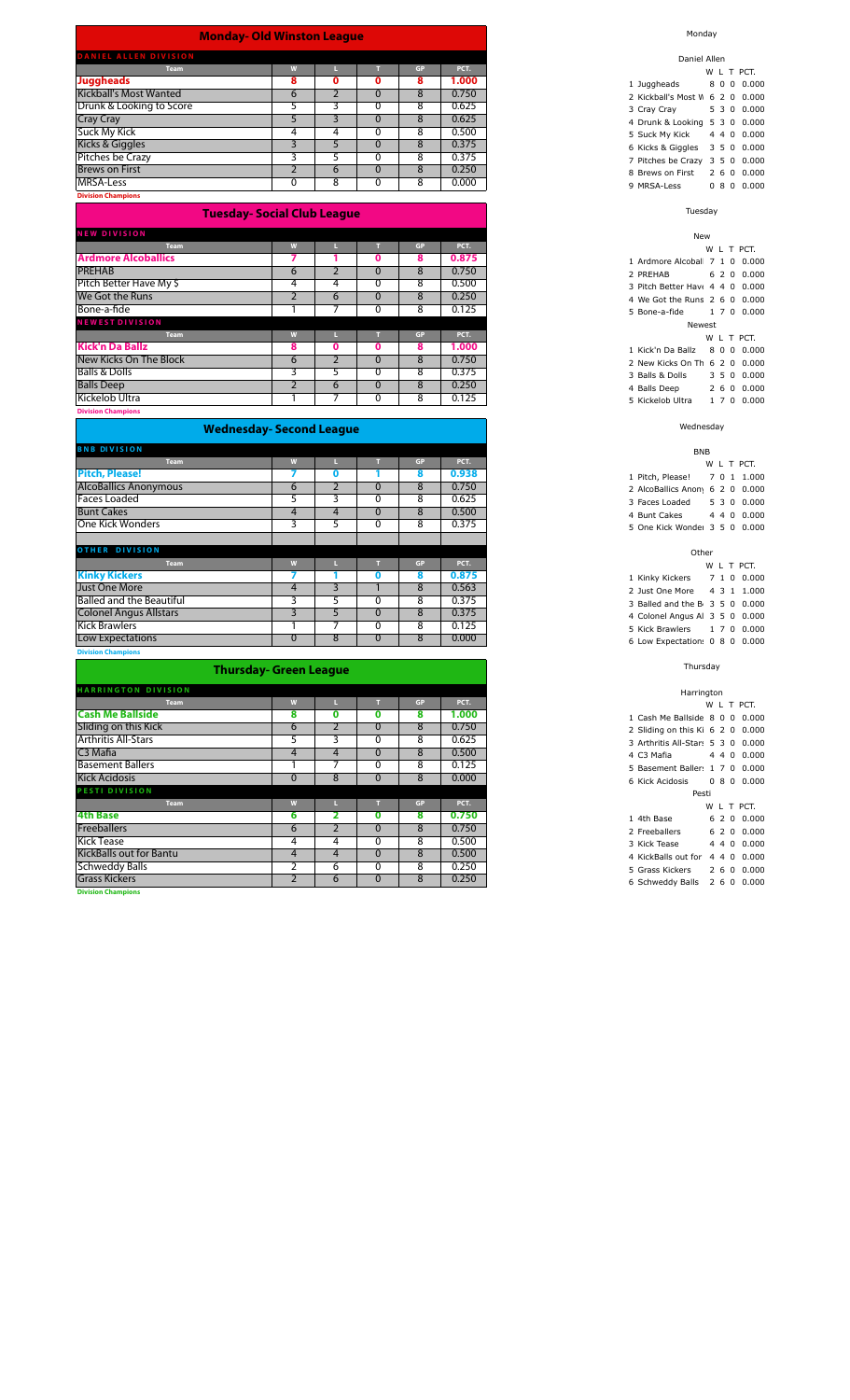| <b>DATE</b> |      |                         | <b>Team</b>                         | <b>SCORE</b>            | <b>Team</b>                         |
|-------------|------|-------------------------|-------------------------------------|-------------------------|-------------------------------------|
|             | 6:45 | 1                       | <b>Cray Cray</b>                    | 12                      | Kicks & Giggles                     |
|             | 6:45 | $\overline{2}$          | <b>Juggheads</b>                    | 14                      | Pitches be Crazy                    |
|             | 7:45 | 1                       | <b>Suck My Kick</b>                 | $\overline{7}$          | <b>Brews on First</b>               |
| 14-Aug      | 7:45 | $\overline{\mathbf{2}}$ | Pitches be Crazy                    | 1                       | <b>Cray Cray</b>                    |
|             | 8:45 | 1                       | Drunk & Looking to Score            | 4                       | <b>Suck My Kick</b>                 |
|             | 8:45 | $\overline{2}$          | MRSA-Less                           | 3                       | <b>Kickball's Most Wanted</b>       |
|             | 6:45 | 1                       | <b>Kickball's Most Wanted</b>       | $\mathbf{1}$            | <b>Brews on First</b>               |
|             | 6:45 | $\overline{2}$          | <b>Juggheads</b>                    | 12                      | Drunk & Looking to Score            |
|             | 7:45 | $\mathbf{1}$            | <b>MRSA-Less</b>                    | $\mathbf{1}$            | <b>Kicks &amp; Giggles</b>          |
| 21-Aug      | 7:45 | $\overline{2}$          | <b>Kickball's Most Wanted</b>       | $\overline{\mathbf{3}}$ | <b>Drunk &amp; Looking to Score</b> |
|             | 8:45 | $\mathbf{1}$            | Pitches be Crazy                    | $\overline{\mathbf{3}}$ | <b>Kicks &amp; Giggles</b>          |
|             | 8:45 | $\overline{2}$          | <b>Cray Cray</b>                    | 11                      | <b>Suck My Kick</b>                 |
|             | 6:45 | 1                       | Kicks & Giggles                     | 4                       | <b>Kickball's Most Wanted</b>       |
|             | 6:45 | $\overline{\mathbf{2}}$ | MRSA-Less                           | $\mathbf 0$             | <b>Suck My Kick</b>                 |
|             | 7:45 | 1                       | <b>Drunk &amp; Looking to Score</b> | 1                       | MRSA-Less                           |
| 28-Aug      | 7:45 | $\overline{\mathbf{2}}$ | Suck My Kick                        | 1                       | <b>Juggheads</b>                    |
|             | 8:45 | 1                       | <b>Brews on First</b>               | 4                       | <b>Pitches be Crazy</b>             |
|             | 8:45 | $\overline{\mathbf{2}}$ | Cray Cray                           | 5                       | <b>Juggheads</b>                    |
|             | 6:45 | $\mathbf{1}$            | <b>Kicks &amp; Giggles</b>          | $\overline{\mathbf{3}}$ | <b>Suck My Kick</b>                 |
|             | 6:45 | $\overline{\mathbf{2}}$ | <b>Brews on First</b>               | 11<br><b>MRSA-Less</b>  |                                     |
|             | 7:45 | 1                       | <b>MRSA-Less</b>                    | $\overline{\mathbf{3}}$ | <b>Juggheads</b>                    |
| $2-Oct$     | 7:45 | $\overline{2}$          | <b>Brews on First</b>               | $\overline{7}$          | <b>Drunk &amp; Looking to Score</b> |
|             | 8:45 | $\mathbf{1}$            | <b>Kickball's Most Wanted</b>       | 10                      | Pitches be Crazy                    |
|             | 8:45 | $\overline{2}$          | <b>Drunk &amp; Looking to Score</b> | $\overline{7}$          | Cray Cray                           |
|             | 6:45 | $\mathbf{1}$            | <b>Cray Cray</b>                    | 16                      | MRSA-Less                           |
|             | 6:45 | $\overline{2}$          | <b>Suck My Kick</b>                 | 10                      | Pitches be Crazy                    |
|             | 7:45 | 1                       | <b>Kickball's Most Wanted</b>       | 11                      | Cray Cray                           |
| 18-Sep      | 7:45 | $\overline{\mathbf{2}}$ | <b>Juggheads</b>                    | 9                       | <b>Brews on First</b>               |
|             | 8:45 | $\mathbf{1}$            | <b>Drunk &amp; Looking to Score</b> | 5                       | Kicks & Giggles                     |
|             | 8:45 | $\overline{\mathbf{2}}$ | <b>Juggheads</b>                    | 11                      | <b>Kickball's Most Wanted</b>       |
|             | 6:45 | $\mathbf{1}$            | <b>Pitches be Crazy</b>             | 8                       | Drunk & Looking to Score            |
|             | 6:45 | $\overline{2}$          | <b>Brews on First</b>               | $\overline{\mathbf{3}}$ | <b>Cray Cray</b>                    |
|             | 7:45 | $\mathbf{1}$            | <b>Suck My Kick</b>                 | $\mathbf{1}$            | <b>Kickball's Most Wanted</b>       |
| 25-Sep      | 7:45 | $\overline{2}$          | Kicks & Giggles                     | $\overline{2}$          | <b>Brews on First</b>               |
|             | 8:45 | 1                       | <b>Pitches be Crazy</b>             | 1                       | MRSA-Less                           |
|             | 8:45 | $\overline{2}$          | Kicks & Giggles                     | $\mathbf{1}$            | <b>Juggheads</b>                    |
|             |      |                         |                                     |                         |                                     |
|             |      |                         |                                     |                         |                                     |
|             |      |                         |                                     |                         |                                     |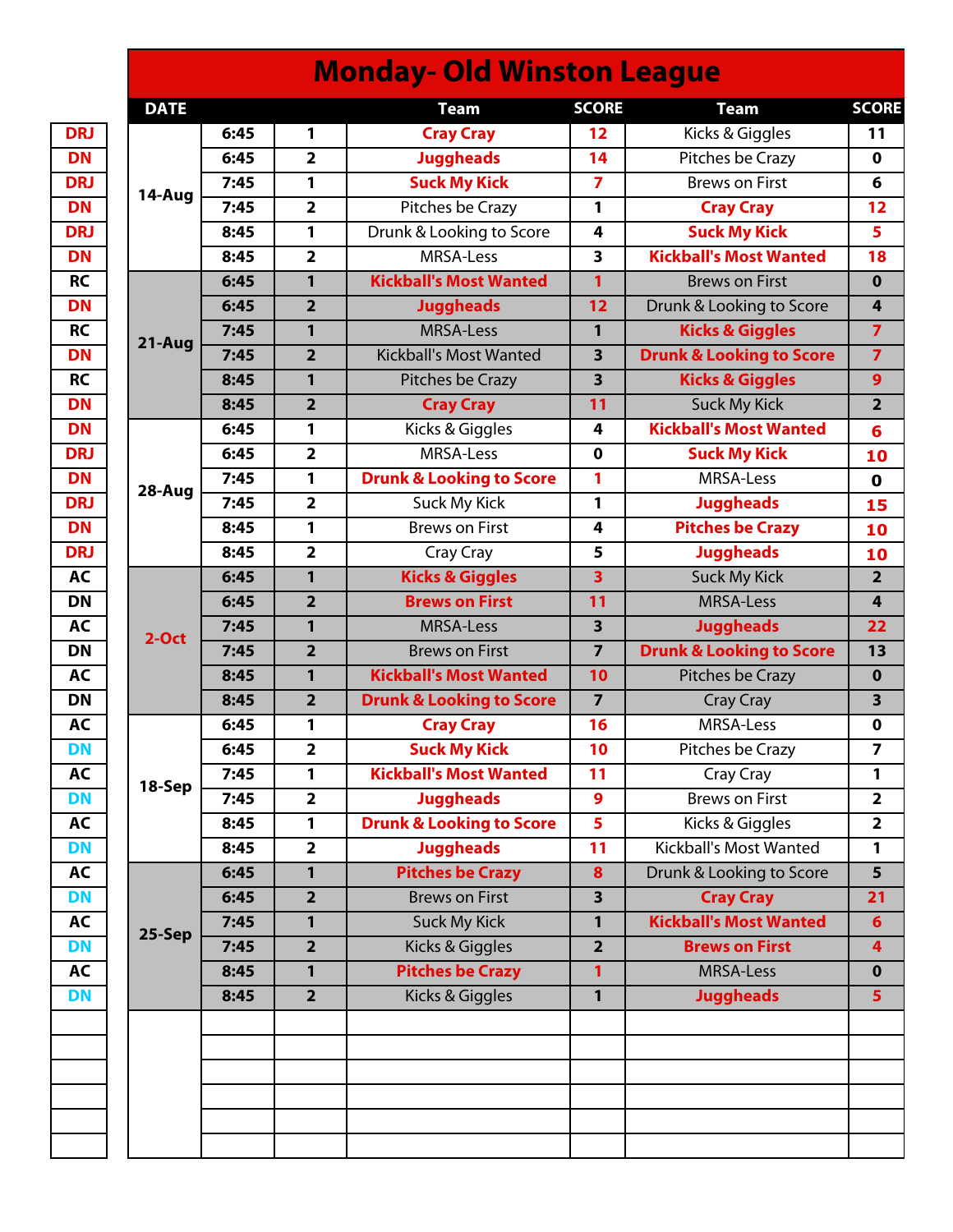|               |             |                         | <b>Tuesday- Social Club League</b> |                         |                                |
|---------------|-------------|-------------------------|------------------------------------|-------------------------|--------------------------------|
| <b>DATE</b>   | <b>TIME</b> | <b>FIELD</b>            | <b>Team</b>                        | <b>SCORE</b>            | <b>Team</b>                    |
|               | 6:45        | 1                       | <b>Kick'n Da Ballz</b>             | 15                      | Kickelob Ultra                 |
|               | 6:45        | $\overline{2}$          | <b>PREHAB</b>                      | 11                      | <b>Balls Deep</b>              |
| 15-Aug        | 7:45        | $\overline{1}$          | <b>New Kicks On The Block</b>      | $\overline{14}$         | <b>Balls &amp; Dolls</b>       |
|               | 7:45        | $\overline{2}$          | <b>Ardmore Alcoballics</b>         | 11                      | Pitch Better Have My \$        |
|               | 8:45        | 1                       | Bone-a-fide                        | $\overline{\mathbf{0}}$ | <b>We Got the Runs</b>         |
|               | 8:45        | $\overline{2}$          |                                    |                         |                                |
|               | 6:45        | $\overline{1}$          | <b>Kick'n Da Ballz</b>             | 15                      | Pitch Better Have My \$        |
|               | 6:45        | $\overline{2}$          | <b>Balls Deep</b>                  | $\overline{9}$          | Bone-a-fide                    |
| 22-Aug        | 7:45        | $\mathbf{1}$            | <b>New Kicks On The Block</b>      | $\overline{\mathbf{z}}$ | We Got the Runs                |
|               | 7:45        | $\overline{2}$          | <b>Balls &amp; Dolls</b>           | $\overline{2}$          | <b>Ardmore Alcoballics</b>     |
|               | 8:45        | $\overline{1}$          | <b>Kickelob Ultra</b>              | $\overline{1}$          | <b>PREHAB</b>                  |
|               | 8:45        | $\overline{2}$          |                                    |                         |                                |
|               | 6:45        | 1                       | Bone-a-fide                        | 1                       | <b>Ardmore Alcoballics</b>     |
|               | 6:45        | $\overline{2}$          | <b>PREHAB</b>                      | $\overline{\mathbf{3}}$ | We Got the Runs                |
| 29-Aug        | 7:45        | 1                       | <b>Pitch Better Have My \$</b>     | $\overline{12}$         | Kickelob Ultra                 |
|               | 7:45        | $\overline{\mathbf{2}}$ | New Kicks On The Block             | $\mathbf 0$             | <b>Kick'n Da Ballz</b>         |
|               | 8:45        | $\overline{1}$          | <b>Balls Deep</b>                  | $\overline{\mathbf{8}}$ | <b>Balls &amp; Dolls</b>       |
|               | 8:45        | $\overline{2}$          |                                    |                         |                                |
|               | 6:45        | $\mathbf{1}$            | <b>Balls Deep</b>                  | 6                       | <b>Ardmore Alcoballics</b>     |
|               | 6:45        | $\overline{2}$          | <b>New Kicks On The Block</b>      | $\mathbf{1}$            | Pitch Better Have My \$        |
| <b>10-Oct</b> | 7:45        | $\overline{1}$          | <b>Kick'n Da Ballz</b>             | $\overline{22}$         | Bone-a-fide                    |
|               | 7:45        | $\overline{2}$          | <b>Kickelob Ultra</b>              | 6                       | <b>We Got the Runs</b>         |
|               | 8:45        | 1                       | <b>Balls &amp; Dolls</b>           | $\overline{11}$         | <b>PREHAB</b>                  |
|               | 8:45        | $\overline{2}$          |                                    |                         |                                |
|               | 6:45        | 1                       | <b>Balls Deep</b>                  | 1                       | <b>New Kicks On The Block</b>  |
|               | 6:45        | $\overline{2}$          | <b>PREHAB</b>                      | $\overline{18}$         | Bone-a-fide                    |
| 17-Oct        | 7:45        | 1                       | <b>Balls &amp; Dolls</b>           | 7                       | Kickelob Ultra                 |
|               | 7:45        | $\overline{2}$          | We Got the Runs                    | $\overline{1}$          | <b>Pitch Better Have My \$</b> |
|               | 8:45        | $\overline{\mathbf{1}}$ | <b>Kick'n Da Ballz</b>             | 4                       | <b>Ardmore Alcoballics</b>     |
|               | 8:45        | $\overline{2}$          |                                    |                         |                                |
|               | 6:45        | $\mathbf{1}$            | <b>Balls &amp; Dolls</b>           | $\overline{7}$          | <b>Bone-a-fide</b>             |
|               | 6:45        | $\overline{2}$          | <b>Kickelob Ultra</b>              | 4                       | <b>Ardmore Alcoballics</b>     |
| 19-Sep        | 7:45        | $\mathbf{1}$            | <b>Balls Deep</b>                  | $\overline{\mathbf{6}}$ | <b>Pitch Better Have My \$</b> |
|               | 7:45        | $\overline{2}$          | <b>Kick'n Da Ballz</b>             | 17                      | We Got the Runs                |
|               | 8:45        | $\mathbf{1}$            | New Kicks On The Block             | $\overline{\mathbf{0}}$ | <b>PREHAB</b>                  |
|               | 8:45        | $\overline{2}$          |                                    |                         |                                |
|               | 6:45        | 1                       | <b>Balls &amp; Dolls</b>           | $\overline{\mathbf{2}}$ | <b>Kick'n Da Ballz</b>         |
|               | 6:45        | $\overline{2}$          | <b>Kickelob Ultra</b>              | $6\overline{6}$         | <b>Balls Deep</b>              |
|               | 7:45        | $\overline{1}$          | Pitch Better Have My \$            | $\overline{\mathbf{0}}$ | <b>PREHAB</b>                  |
| 26-Sep        | 7:45        | $\overline{2}$          | <b>New Kicks On The Block</b>      | 15                      | Bone-a-fide                    |
|               | 8:45        | 1                       | We Got the Runs                    | $\overline{\mathbf{3}}$ | <b>Ardmore Alcoballics</b>     |
|               | 8:45        | $\overline{2}$          |                                    |                         |                                |
|               | 6:45        | 1                       | <b>Ardmore Alcoballics</b>         | $\overline{11}$         | <b>PREHAB</b>                  |
|               | 6:45        | $\overline{2}$          | <b>Kickelob Ultra</b>              | $\overline{5}$          | <b>New Kicks On The Block</b>  |
|               | 7:45        | $\mathbf{1}$            | <b>Balls &amp; Dolls</b>           | 8                       | We Got the Runs                |
| $3-Oct$       | 7:45        | $\overline{2}$          | <b>Kick'n Da Ballz</b>             | $\overline{17}$         | <b>Balls Deep</b>              |
|               |             |                         |                                    |                         |                                |
|               | 8:45        | $\mathbf{1}$            | <b>Pitch Better Have My \$</b>     | $\mathbf{1}$            | Bone-a-fide                    |

ľ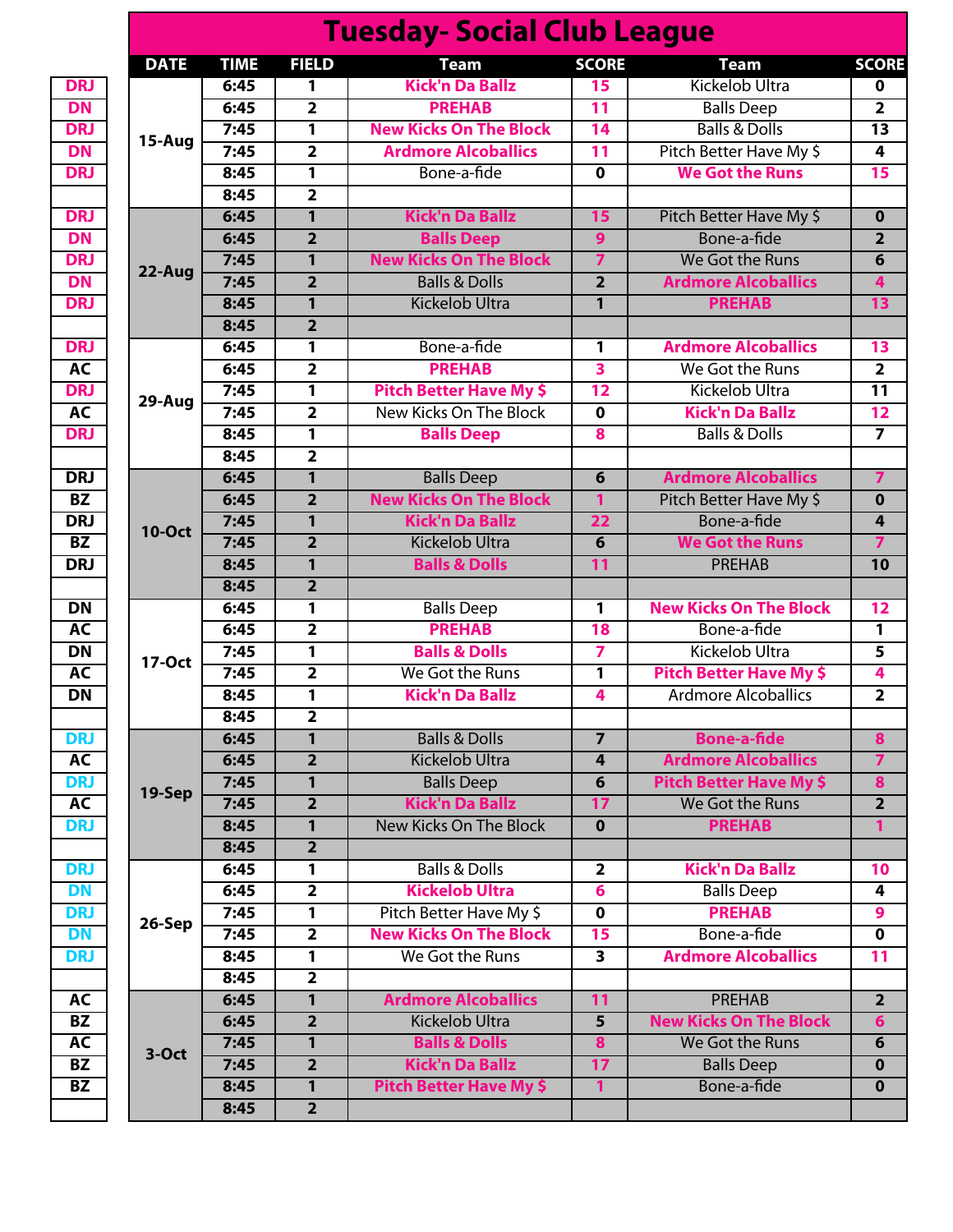|               |             |                         | <b>Wednesday- Second League</b> |                         |                                 |
|---------------|-------------|-------------------------|---------------------------------|-------------------------|---------------------------------|
| <b>DATE</b>   | <b>TIME</b> | <b>FIELD</b>            | <b>Team</b>                     | <b>SCORE</b>            | <b>Team</b>                     |
|               | 6:45        | 1                       | <b>Pitch, Please!</b>           | 9                       | <b>AlcoBallics Anonymous</b>    |
|               | 6:45        | $\overline{\mathbf{2}}$ | Just One More                   | 4                       | <b>Balled and the Beautiful</b> |
|               | 7:45        | 1                       | <b>AlcoBallics Anonymous</b>    | 10                      | <b>One Kick Wonders</b>         |
| 11-Oct        | 7:45        | $\overline{2}$          | <b>Kinky Kickers</b>            | 25                      | Low Expectations                |
|               | 8:45        | 1                       | <b>Faces Loaded</b>             | $\overline{\mathbf{z}}$ | <b>Colonel Angus Allstars</b>   |
|               | 8:45        | $\overline{\mathbf{2}}$ | <b>Bunt Cakes</b>               | 8                       | <b>Kick Brawlers</b>            |
|               | 6:45        | 1                       | <b>Bunt Cakes</b>               | $\overline{2}$          | <b>AlcoBallics Anonymous</b>    |
|               | 6:45        | $\overline{2}$          | <b>Kick Brawlers</b>            | 4                       | <b>Faces Loaded</b>             |
|               | 7:45        | $\mathbf{1}$            | <b>Kinky Kickers</b>            | 5                       | <b>Pitch, Please!</b>           |
| 23-Aug        | 7:45        | $\overline{2}$          | Low Expectations                | $\bf{0}$                | <b>Colonel Angus Allstars</b>   |
|               | 8:45        | $\mathbf{1}$            | <b>Just One More</b>            | 8                       | Pitch, Please!                  |
|               | 8:45        | $\overline{2}$          | <b>Balled and the Beautiful</b> | $\mathbf{1}$            | <b>One Kick Wonders</b>         |
|               | 6:45        | 1                       | <b>Balled and the Beautiful</b> | 13                      | <b>Kick Brawlers</b>            |
|               | 6:45        | $\overline{\mathbf{2}}$ | One Kick Wonders                | 1                       | <b>Pitch, Please!</b>           |
|               | 7:45        | 1                       | <b>Kinky Kickers</b>            | 11                      | <b>Bunt Cakes</b>               |
| 30-Aug        | 7:45        | $\overline{2}$          | <b>Colonel Angus Allstars</b>   | 4                       | <b>One Kick Wonders</b>         |
|               | 8:45        | 1                       | Low Expectations                | 3                       | <b>Just One More</b>            |
|               | 8:45        | $\overline{2}$          | <b>AlcoBallics Anonymous</b>    | 3                       | <b>Faces Loaded</b>             |
|               | 6:45        | $\mathbf{1}$            | <b>Colonel Angus Allstars</b>   | $\overline{2}$          | <b>Bunt Cakes</b>               |
|               | 6:45        | $\overline{\mathbf{2}}$ | <b>One Kick Wonders</b>         | 10                      | <b>Kick Brawlers</b>            |
|               | 7:45        | $\mathbf{1}$            | <b>Faces Loaded</b>             | 4                       | <b>Just One More</b>            |
| <b>18-Oct</b> | 7:45        | $\overline{2}$          | <b>AlcoBallics Anonymous</b>    | 10                      | <b>Balled and the Beautiful</b> |
|               | 8:45        | 1                       | <b>Faces Loaded</b>             | $\overline{2}$          | <b>Kinky Kickers</b>            |
|               | 8:45        | $\overline{2}$          | <b>Pitch, Please!</b>           | 12                      | Low Expectations                |
|               | 6:45        | 1                       | One Kick Wonders                | $\overline{\mathbf{2}}$ | <b>Faces Loaded</b>             |
|               | 6:45        | $\overline{2}$          | Low Expectations                | 1                       | <b>Bunt Cakes</b>               |
|               | 7:45        | 1                       | <b>Pitch, Please!</b>           | 17                      | <b>Colonel Angus Allstars</b>   |
| 13-Sep        | 7:45        | $\overline{\mathbf{2}}$ | Just One More                   | 0                       | <b>Kick Brawlers</b>            |
|               | 8:45        | 1                       | <b>Colonel Angus Allstars</b>   | 1                       | <b>AlcoBallics Anonymous</b>    |
|               | 8:45        | $\overline{\mathbf{2}}$ | <b>Balled and the Beautiful</b> | 1                       | <b>Kinky Kickers</b>            |
|               | 6:45        | $\mathbf{1}$            | Low Expectations                | $\overline{\mathbf{3}}$ | <b>Faces Loaded</b>             |
|               | 6:45        | $\overline{2}$          | <b>Kick Brawlers</b>            | $\overline{2}$          | <b>AlcoBallics Anonymous</b>    |
|               | 7:45        | $\mathbf{1}$            | <b>Kinky Kickers</b>            | 17                      | <b>One Kick Wonders</b>         |
| 20-Sep        | 7:45        | $\overline{2}$          | <b>Bunt Cakes</b>               | $\overline{5}$          | <b>Pitch, Please!</b>           |
|               | 8:45        | 1                       | <b>Just One More</b>            | 11                      | <b>One Kick Wonders</b>         |
|               | 8:45        | $\overline{2}$          | <b>Balled and the Beautiful</b> | $\mathbf 0$             | <b>Colonel Angus Allstars</b>   |
|               | 6:45        | 1                       | <b>Faces Loaded</b>             | 9                       | <b>Pitch, Please!</b>           |
|               | 6:45        | $\overline{\mathbf{2}}$ | Low Expectations                | 5                       | <b>Balled and the Beautiful</b> |
|               | 7:45        | 1                       | <b>Bunt Cakes</b>               | 4                       | <b>Just One More</b>            |
| 27-Sep        | 7:45        | $\overline{2}$          | <b>Kick Brawlers</b>            | $\overline{2}$          | <b>Kinky Kickers</b>            |
|               | 8:45        | 1                       |                                 |                         |                                 |
|               | 8:45        | $\overline{\mathbf{2}}$ |                                 |                         |                                 |
|               | 6:45        | $\mathbf{1}$            | Just One More                   | 9                       | <b>Kinky Kickers</b>            |
|               | 6:45        | $\overline{\mathbf{2}}$ | <b>Bunt Cakes</b>               | 8                       | <b>Balled and the Beautiful</b> |
|               | 7:45        | $\mathbf{1}$            | <b>Kick Brawlers</b>            | 5                       | <b>Colonel Angus Allstars</b>   |
| 4-Oct         | 7:45        | $\overline{2}$          | <b>AlcoBallics Anonymous</b>    | 15                      | Low Expectations                |
|               | 8:45        | 1                       |                                 |                         |                                 |
|               |             |                         |                                 |                         |                                 |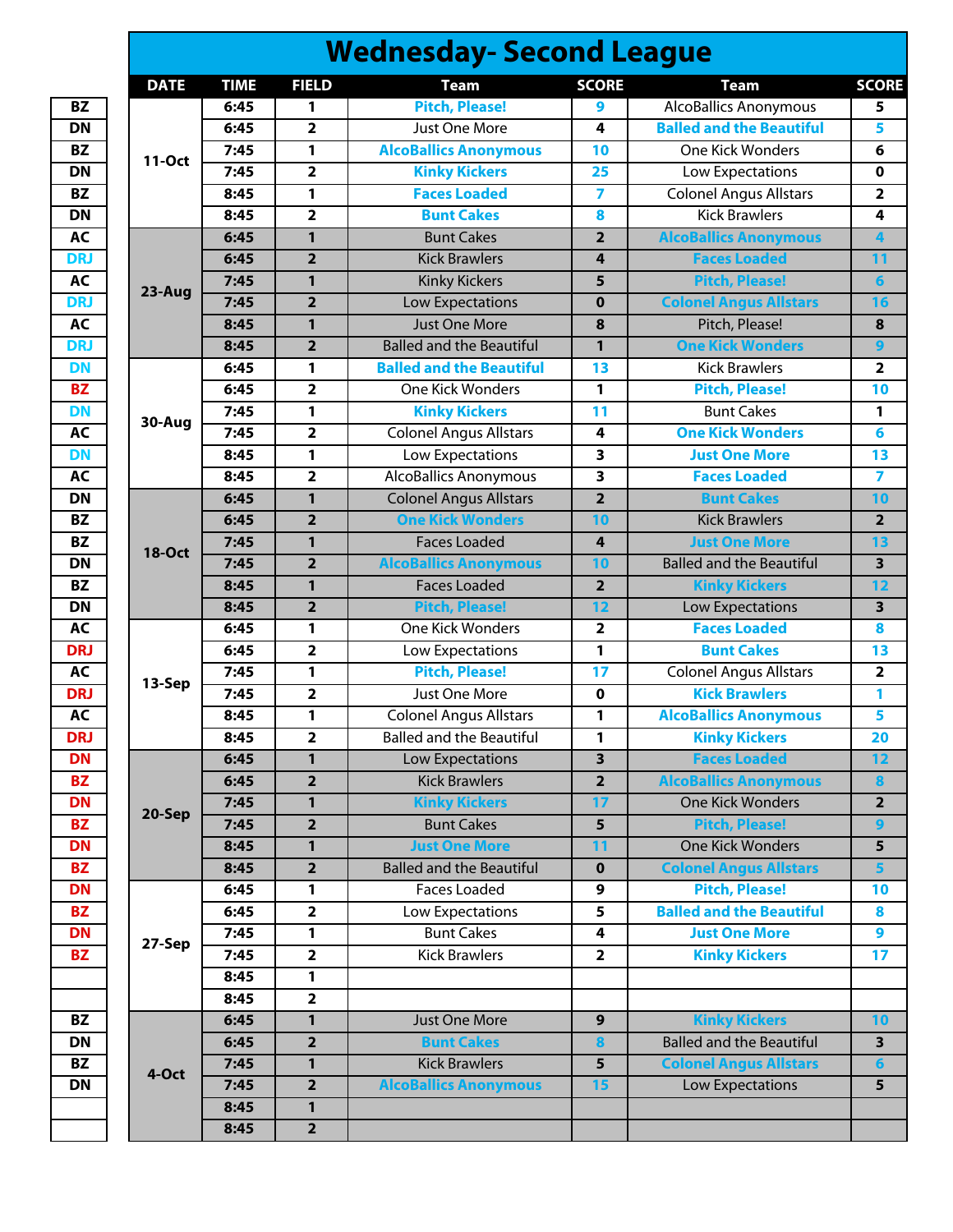|                         |               |             |                         | <b>Thursday- Green League</b>  |                         |                                |                           |
|-------------------------|---------------|-------------|-------------------------|--------------------------------|-------------------------|--------------------------------|---------------------------|
|                         | <b>DATE</b>   | <b>TIME</b> | <b>FIELD</b>            | <b>Team</b>                    | <b>SCORE</b>            | <b>Team</b>                    | <b>SCORE</b>              |
| AC                      |               | 6:45        | 1                       | <b>4th Base</b>                | 8                       | <b>Schweddy Balls</b>          | $\overline{2}$            |
| <b>DN</b>               |               | 6:45        | $\overline{2}$          | <b>Kick Tease</b>              | 15                      | <b>KickBalls out for Bantu</b> | 5                         |
| AC                      |               | 7:45        | $\overline{1}$          | <b>Cash Me Ballside</b>        | $\overline{21}$         | <b>Kick Acidosis</b>           | $\mathbf{1}$              |
| <b>DN</b>               | 17-Aug        | 7:45        | $\overline{2}$          | <b>Freeballers</b>             | $\overline{13}$         | <b>Grass Kickers</b>           | $\overline{6}$            |
| AC                      |               | 8:45        | $\overline{\mathbf{1}}$ | <b>Sliding on this Kick</b>    | $\overline{10}$         | C <sub>3</sub> Mafia           | 1                         |
| <b>DN</b>               |               | 8:45        | $\overline{2}$          | <b>Arthritis All-Stars</b>     | $\overline{13}$         | <b>Basement Ballers</b>        | $\overline{2}$            |
| <b>DRJ</b>              |               | 6:45        | $\overline{1}$          | <b>Arthritis All-Stars</b>     | 4                       | <b>Freeballers</b>             | $\overline{6}$            |
| <b>DN</b>               |               | 6:45        | $\overline{2}$          | C <sub>3</sub> Mafia           | 6                       | <b>4th Base</b>                | 13                        |
| <b>DRJ</b><br><b>DN</b> |               | 7:45        | 1                       | <b>Cash Me Ballside</b>        | 5                       | <b>Kick Tease</b>              | $\mathbf 0$               |
|                         | 24-Aug        | 7:45        | $\overline{2}$          | <b>Kick Acidosis</b>           | $\mathbf 0$             | <b>KickBalls out for Bantu</b> | 4                         |
|                         |               | 8:45        | $\overline{1}$          | <b>Sliding on this Kick</b>    | 13                      | <b>Schweddy Balls</b>          | $\overline{\mathbf{3}}$   |
|                         |               | 8:45        | $\overline{2}$          | <b>Basement Ballers</b>        | $\overline{\mathbf{5}}$ | <b>Grass Kickers</b>           | $\overline{7}$            |
|                         |               | 6:45        | 1                       | <b>Grass Kickers</b>           | 2                       | <b>Kick Tease</b>              | 10                        |
|                         |               | 6:45        | $\overline{2}$          | <b>Kick Acidosis</b>           | $\mathbf 0$             | <b>Arthritis All-Stars</b>     | 23                        |
|                         |               | 7:45        | 1                       | <b>KickBalls out for Bantu</b> | 4                       | <b>Schweddy Balls</b>          | $\overline{\mathbf{2}}$   |
|                         | 7-Sep         | 7:45        | $\overline{2}$          | <b>Basement Ballers</b>        | $\mathbf 0$             | C <sub>3</sub> Mafia           | $\mathbf{1}$              |
|                         |               | 8:45        | 1                       | Freeballers                    | $\overline{\mathbf{3}}$ | <b>4th Base</b>                | $\overline{\mathbf{4}}$   |
|                         |               | 8:45        | $\overline{2}$          | <b>Cash Me Ballside</b>        | $\overline{11}$         | Sliding on this Kick           | $\overline{2}$            |
|                         |               | 6:45        | 1                       | <b>Kick Acidosis</b>           | $\mathbf 0$             | <b>Freeballers</b>             | $\overline{13}$           |
|                         |               | 6:45        | $\overline{2}$          | <b>C3 Mafia</b>                | $\overline{\mathbf{3}}$ | <b>Grass Kickers</b>           | $\overline{2}$            |
|                         |               | 7:45        | $\overline{1}$          | <b>Sliding on this Kick</b>    | 7                       | <b>Kick Tease</b>              | $\overline{4}$            |
|                         | 14-Sep        | 7:45        | $\overline{2}$          | <b>Arthritis All-Stars</b>     | 8                       | <b>4th Base</b>                | 4                         |
|                         |               | 8:45        | 1                       | <b>Cash Me Ballside</b>        | $\overline{17}$         | <b>KickBalls out for Bantu</b> | $\overline{\overline{3}}$ |
|                         |               | 8:45        | $\overline{2}$          | <b>Basement Ballers</b>        | $\overline{2}$          | <b>Schweddy Balls</b>          | $\overline{\mathbf{8}}$   |
|                         |               | 6:45        | 1                       | <b>Kick Acidosis</b>           | $\overline{5}$          | <b>Sliding on this Kick</b>    | 16                        |
|                         |               | 6:45        | $\overline{2}$          | <b>Grass Kickers</b>           | $\overline{9}$          | <b>4th Base</b>                | $\overline{11}$           |
|                         |               | 7:45        | 1                       | <b>Arthritis All-Stars</b>     | 14                      | C <sub>3</sub> Mafia           | $\overline{\mathbf{4}}$   |
|                         | 21-Sep        | 7:45        | $\overline{2}$          | <b>Kick Tease</b>              | $\overline{\mathbf{8}}$ | <b>Schweddy Balls</b>          | $\overline{2}$            |
|                         |               | 8:45        | $\overline{\mathbf{1}}$ | <b>Basement Ballers</b>        | $\overline{\mathbf{0}}$ | <b>Cash Me Ballside</b>        | $\overline{17}$           |
|                         |               | 8:45        | $\overline{2}$          | <b>KickBalls out for Bantu</b> | $\overline{1}$          | <b>Freeballers</b>             | 5                         |
|                         |               | 6:45        | $\mathbf{1}$            | <b>Basement Ballers</b>        | $\mathbf 0$             | <b>KickBalls out for Bantu</b> | 1                         |
|                         |               | 6:45        | $\overline{2}$          | <b>C3 Mafia</b>                | 8                       | <b>Schweddy Balls</b>          | $\overline{2}$            |
|                         |               | 7:45        | $\mathbf{1}$            | Sliding on this Kick           | 4                       | <b>4th Base</b>                | $\overline{11}$           |
|                         | 28-Sep        | 7:45        | $\overline{2}$          | <b>Kick Acidosis</b>           | 3                       | <b>Grass Kickers</b>           | 13                        |
|                         |               | 8:45        | $\mathbf{1}$            | <b>Cash Me Ballside</b>        | 11                      | <b>Freeballers</b>             | $\overline{2}$            |
|                         |               | 8:45        | $\overline{2}$          | <b>Arthritis All-Stars</b>     | 10                      | <b>Kick Tease</b>              | $\overline{6}$            |
|                         |               | 6:45        | 1                       | <b>Kick Acidosis</b>           | $\overline{ }$          | <b>Basement Ballers</b>        | 17                        |
|                         |               | 6:45        | $\overline{2}$          | <b>Sliding on this Kick</b>    | 5                       | <b>Arthritis All-Stars</b>     | 4                         |
|                         |               | 7:45        | 1                       | <b>Schweddy Balls</b>          | $\mathbf 0$             | <b>Freeballers</b>             | 1                         |
|                         | 5-Oct         | 7:45        | $\overline{\mathbf{2}}$ | C <sub>3</sub> Mafia           | 3                       | <b>Cash Me Ballside</b>        | 11                        |
|                         |               | 8:45        | $\mathbf{1}$            | <b>Grass Kickers</b>           | $\mathbf 0$             | <b>KickBalls out for Bantu</b> | $\mathbf{1}$              |
|                         |               | 8:45        | $\overline{2}$          | 4th Base                       | $\mathbf 0$             | <b>Kick Tease</b>              | $\overline{12}$           |
|                         |               | 6:45        | 1                       | <b>Arthritis All-Stars</b>     | $\overline{5}$          | <b>Cash Me Ballside</b>        | 8                         |
|                         |               | 6:45        | $\overline{2}$          | <b>Kick Tease</b>              | 6                       | <b>Freeballers</b>             | $\overline{7}$            |
|                         |               | 7:45        | 1                       | <b>Sliding on this Kick</b>    | $\overline{12}$         | <b>Basement Ballers</b>        | $\overline{2}$            |
|                         | <b>12-Oct</b> | 7:45        | $\overline{2}$          | <b>4th Base</b>                | $\overline{9}$          | <b>KickBalls out for Bantu</b> | 8                         |
|                         |               |             | $\mathbf{1}$            | <b>C3 Mafia</b>                | $\overline{11}$         | <b>Kick Acidosis</b>           | $\overline{\mathbf{3}}$   |
|                         |               | 8:45        |                         |                                |                         |                                |                           |
|                         |               | 8:45        | $\overline{2}$          | <b>Schweddy Balls</b>          | $6\overline{6}$         | <b>Grass Kickers</b>           | 5 <sub>5</sub>            |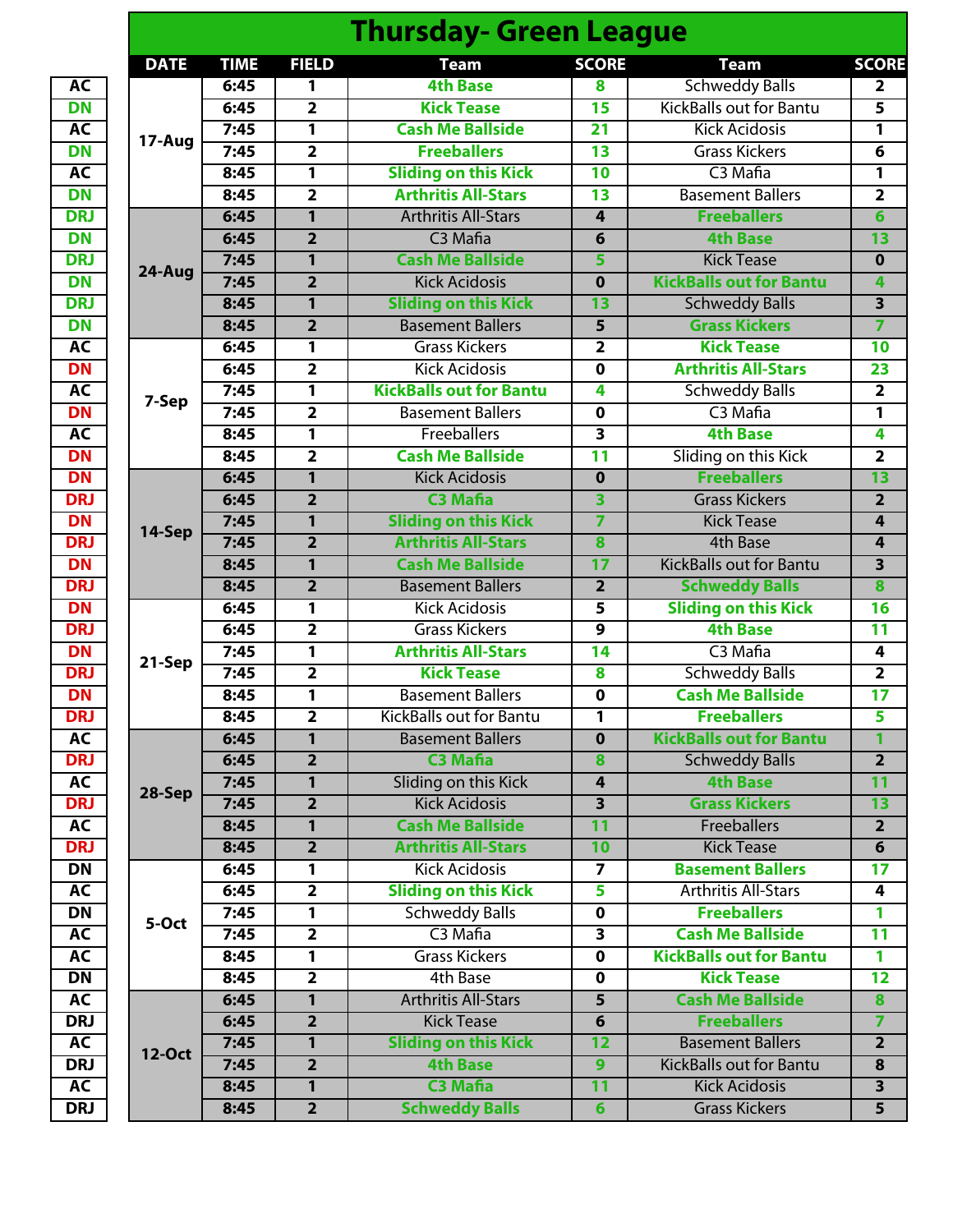|                  |             |                         | <b>Playoffs</b>                    |                 |                                |                         |
|------------------|-------------|-------------------------|------------------------------------|-----------------|--------------------------------|-------------------------|
| <b>DATE</b>      | <b>TIME</b> | <b>FIELD</b>            | <b>TEAM</b>                        | <b>SCORE</b>    | <b>TEAM</b>                    | <b>SCORE</b>            |
|                  | 6:45        | $\mathbf{1}$            | #31 We Got the Runs                | 1               | #34 Brews on First             | 0                       |
|                  | 6:45        | $\overline{2}$          | <b>#23 KickBalls out for Bantu</b> | 5               | #42 MRSA-Less                  | 2                       |
| <b>24-Oct</b>    | 7:45        | 1                       | #24 C3 Mafia                       | 10              | #41 Low Expectations           | 3                       |
|                  | 7:45        | $\overline{\mathbf{2}}$ | #10 New Kicks on the Block         | 1               | <b>KickBalls out for Bantu</b> | 3                       |
|                  | 8:45        | $\mathbf{1}$            | <b>#9 PREHAB</b>                   | 7               | C3 Mafia/Low Expectations      | 1                       |
|                  | 8:45        | $\overline{2}$          | #2 Kick'n Da Ballz                 | 13              | We Got the Runs/Brews on First | $\mathbf 0$             |
|                  | 6:45        | $\mathbf{1}$            | #11 AlcoBallics Anonymous          | $\overline{21}$ | #22 Suck My Kick               | $\mathbf 0$             |
|                  | 6:45        | $\overline{2}$          | #16 Faces Loaded                   | $\mathbf{1}$    | #17 Cray Cray                  | 9                       |
| 25-Oct           | 7:45        | 1                       | <b>#27 Colonel Angus Allstars</b>  | 10              | #38 Kick Brawlers              | $\overline{7}$          |
|                  | 7:45        | $\overline{2}$          | #28 Balled and the Beautiful       | 6               | #37 Bone-a-fide                | 8                       |
|                  | 8:45        | $\mathbf{1}$            | <b>#6 Kinky Kickers</b>            | 12              | <b>Colonel Angus Allstars</b>  | $\overline{2}$          |
|                  | 8:45        | $\overline{2}$          |                                    |                 |                                |                         |
|                  | 6:45        | 1                       | #32 Schweddy Balls                 | 1               | #33 Grass Kickers              | 0                       |
|                  | 6:45        | $\overline{\mathbf{2}}$ | <b>#25 One Kick Wonders</b>        | 12              | #40 Kick Acidosis              | 9                       |
| $26-Oct$         | 7:45        | 1                       | #1 Cash Me Ballside                | 3               | <b>Schweddy Balls</b>          | 2                       |
|                  | 7:45        | $\overline{2}$          | <b>#8 Freeballers</b>              | 9               | <b>One Kick Wonders</b>        | 2                       |
|                  | 8:45        | $\mathbf{1}$            | #13 Sliding on this Kick           | 9               | #20 Bunt Cakes                 | $\overline{\mathbf{8}}$ |
|                  | 8:45        | $\overline{2}$          | #14 Arthritis All-Stars            | 8               | #19 Pitch Better Have My \$    | 1                       |
|                  | 6:45        | $\mathbf{1}$            | #30 Balls & Dolls                  | $\overline{7}$  | #35 Balls Deep                 | 3                       |
|                  | 6:45        | $\overline{2}$          | #15 Drunk & Looking to Score       | 4               | #18 Just One More              | 9                       |
| 30-Oct           | 7:45        | 1                       | #3 Juggheads                       | 7               | <b>Balls &amp; Dolls</b>       | 4                       |
|                  | 7:45        | $\overline{2}$          | #2 Kick'n Da Ballz                 | 5               | Drunk & Look/Just One          | $\overline{2}$          |
|                  | 8:45        | $\mathbf{1}$            | #14 Arthritis All-Stars            | 5               | Juggheads                      | $\overline{\mathbf{3}}$ |
|                  | 8:45        | $\overline{2}$          | #12 Kickball's Most Wanted         | 5               | #21 Kick Tease                 | $\overline{\mathbf{2}}$ |
|                  | 6:45        | 1                       | #29 Pitches be Crazy               | 12              | #36 Kickelob Ultra             | 11                      |
|                  | 6:45        | $\overline{2}$          | <b>#5 Ardmore Alcoballics</b>      | 10              | #37 Bone-a-fide                | $\pmb{0}$               |
| 1-Nov            | 7:45        | $\mathbf{1}$            | #4 Pitch, Please!                  | $\overline{12}$ | <b>Pithes be Crazy</b>         | $\overline{\mathbf{2}}$ |
|                  | 7:45        | $\overline{2}$          | <b>#6 Kinky Kickers</b>            | 9               | #11 AlcoBallics Anonymous      | $\mathbf 0$             |
|                  | 8:45        | 1                       | #13 Sliding on this Kick           | 6               | Pitch, Please!                 | 2                       |
|                  | 8:45        | $\overline{\mathbf{2}}$ | <b>#8 Freeballers</b>              | 3               | #9 PREHAB                      | $\mathbf 0$             |
|                  | 6:45        | $\mathbf{1}$            | #26 Kicks & Giggles                | 1               | #39 Basement Ballers           | $\mathbf 0$             |
|                  | 6:45        | $\overline{2}$          | #1 Cash Me Ballside                | 6               | #17 Cray Cray                  | 2                       |
| 2-Nov            | 7:45        | 1                       | #7 4th Base                        | 4               | <b>Kicks &amp; Giggles</b>     | $\overline{2}$          |
|                  | 7:45        | $\overline{2}$          |                                    |                 |                                |                         |
|                  | 8:45        | 1                       | #23 KickBalls out for Bantu        | 4               | <b>4th Base</b>                | 6                       |
|                  | 8:45        | $\overline{2}$          |                                    |                 |                                |                         |
|                  | 6:45        | 1                       | <b>#5 Ardmore Alcoballics</b>      | 1               | #12 Kickball's Most Wanted     | 10                      |
| 6-Nov            | 6:45        | $\overline{\mathbf{2}}$ | <b>#6 Kinky Kickers</b>            | 7               | #14 Arthritis All-Stars        | 6                       |
|                  | 7:45        | 1                       | #13 Sliding on this Kick           | 2               | <b>Kickball's Most</b>         | 3                       |
| <b>Rain Date</b> | 7:45        | $\overline{\mathbf{2}}$ | #1 Cash Me Ballside                | 4               | #8 Freeballers                 | 1                       |
| 7-Nov            | 8:45        | 1                       | #2 Kick'n Da Ballz                 | 11              | #7 4th Base                    | 4                       |
|                  | 8:45        | $\overline{2}$          |                                    |                 |                                |                         |
|                  | 6:45        | 1                       | #1 Cash Me Ballside                | 4               | #12 Kickball's Most Wanted     | $\overline{\mathbf{2}}$ |
|                  | 6:45        | $\overline{\mathbf{2}}$ | #2 Kick'n Da Ballz                 | 8               | #6 Kinky Kickers               | 7                       |
| 9-Nov            | 7:45        | 1                       | #1 Cash Me Ballside                | 4               | #2 Kick'n Da Ballz             | 3                       |
|                  | 7:45        | $\overline{\mathbf{2}}$ | #12 Kickball's Most Wanted         | 13              | #6 Kinky Kickers               | 6                       |
|                  | 8:45        | 1                       |                                    |                 |                                |                         |
|                  | 8:45        | $\overline{2}$          |                                    |                 |                                |                         |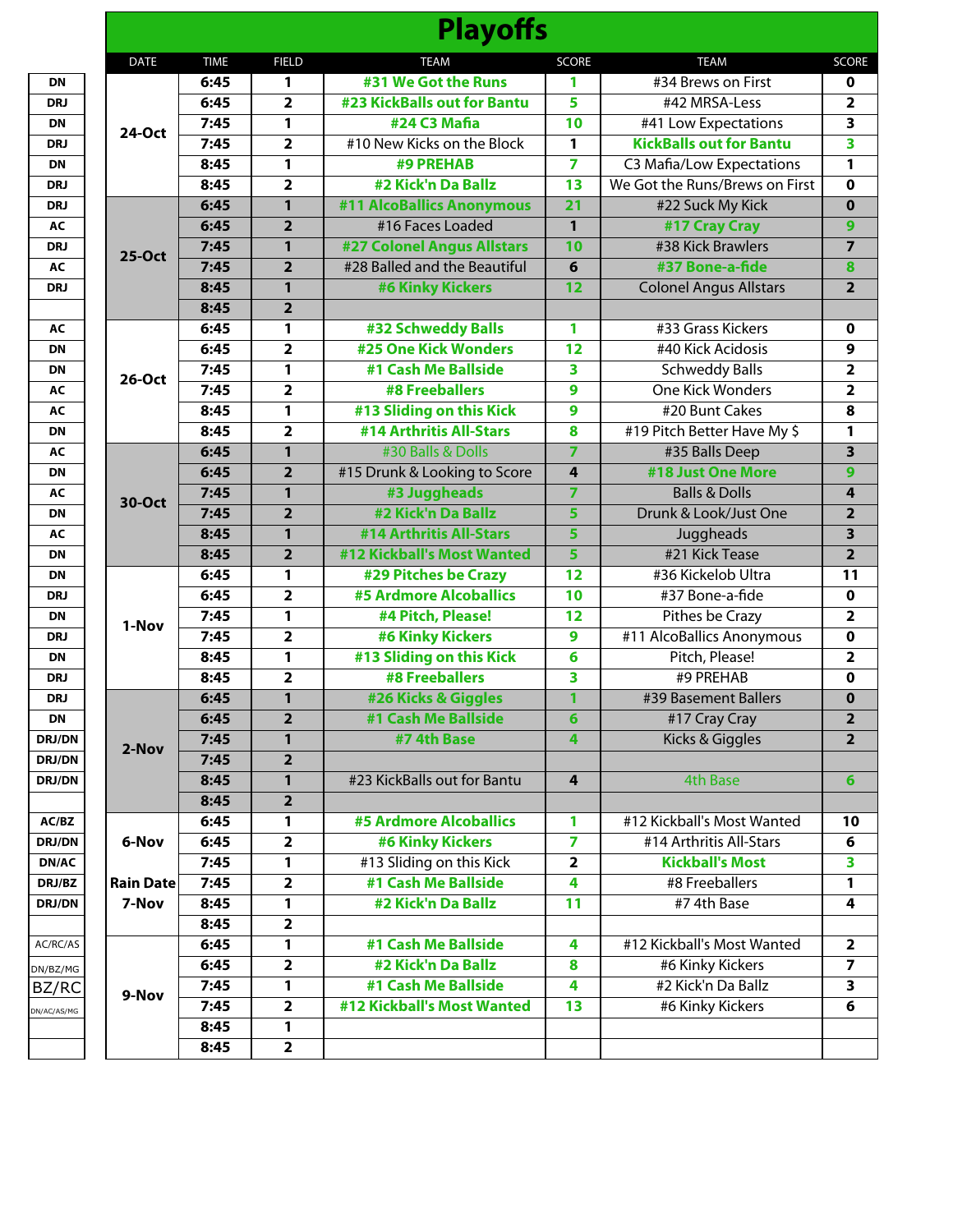# **Playoff Rankings**

#### TOP 7 SEEDS WILL BE DIVISION WINNERS

|                         | SEED AS OF: | Team                            | w              | L                       | т            | PCT.  |
|-------------------------|-------------|---------------------------------|----------------|-------------------------|--------------|-------|
|                         | $(+/-)$     |                                 |                |                         |              |       |
| 1                       |             | <b>Cash Me Ballside</b>         | 8              | 0                       | $\mathbf{0}$ | 1.000 |
| $\overline{\mathbf{2}}$ |             | Kick'n Da Ballz                 | 8              | 0                       | $\mathbf 0$  | 1.000 |
| $\overline{\mathbf{3}}$ |             | Juggheads                       | 8              | 0                       | $\mathbf 0$  | 1.000 |
| 4                       |             | Pitch, Please!                  | 7              | 0                       | 1            | 0.938 |
| 5                       |             | <b>Ardmore Alcoballics</b>      | $\overline{7}$ | 1                       | $\mathbf 0$  | 0.875 |
| 6                       |             | <b>Kinky Kickers</b>            | $\overline{7}$ | $\mathbf{1}$            | $\mathbf 0$  | 0.875 |
| 7                       |             | 4th Base                        | 6              | $\overline{2}$          | $\mathbf 0$  | 0.750 |
|                         |             |                                 |                |                         |              |       |
| 8                       |             | Freeballers                     | 6              | $\overline{2}$          | $\pmb{0}$    | 0.750 |
| 9                       |             | <b>PREHAB</b>                   | 6              | $\overline{2}$          | $\mathbf 0$  | 0.750 |
| 10                      |             | <b>New Kicks On The Block</b>   | 6              | $\overline{2}$          | 0            | 0.750 |
| 11                      |             | <b>AlcoBallics Anonymous</b>    | 6              | $\overline{2}$          | $\mathbf 0$  | 0.750 |
| $\overline{12}$         |             | <b>Kickball's Most Wanted</b>   | 6              | $\overline{2}$          | $\mathbf 0$  | 0.750 |
| 13                      |             | Sliding on this Kick            | 6              | $\overline{2}$          | 0            | 0.750 |
| $\overline{14}$         |             | <b>Arthritis All-Stars</b>      | 5              | $\overline{3}$          | $\pmb{0}$    | 0.625 |
| $\overline{15}$         |             | Drunk & Looking to Score        | 5              | $\overline{3}$          | $\mathbf{0}$ | 0.625 |
| 16                      |             | <b>Faces Loaded</b>             | 5              | 3                       | 0            | 0.625 |
| 17                      |             | <b>Cray Cray</b>                | 5              | 3                       | $\mathbf 0$  | 0.625 |
| 18                      |             | <b>Just One More</b>            | 4              | 3                       | 1            | 0.563 |
| 19                      |             | Pitch Better Have My \$         | 4              | $\overline{4}$          | $\mathbf 0$  | 0.500 |
| 20                      |             | <b>Bunt Cakes</b>               | 4              | 4                       | 0            | 0.500 |
| $\overline{21}$         |             | <b>Kick Tease</b>               | 4              | $\overline{4}$          | $\mathbf 0$  | 0.500 |
| 22                      |             | <b>Suck My Kick</b>             | 4              | 4                       | $\mathbf{0}$ | 0.500 |
| 23                      |             | <b>KickBalls out for Bantu</b>  | 4              | 4                       | $\mathbf 0$  | 0.500 |
| 24                      |             | C3 Mafia                        | 4              | $\overline{\mathbf{4}}$ | $\mathbf 0$  | 0.500 |
| 25                      |             | <b>One Kick Wonders</b>         | 3              | 5                       | $\mathbf 0$  | 0.375 |
| 26                      |             | Kicks & Giggles                 | 3              | 5                       | 0            | 0.375 |
| $\overline{27}$         |             | <b>Colonel Angus Allstars</b>   | 3              | $\overline{5}$          | $\mathbf 0$  | 0.375 |
| 28                      |             | <b>Balled and the Beautiful</b> | 3              | $\overline{5}$          | $\mathbf 0$  | 0.375 |
| 29                      |             | Pitches be Crazy                | 3              | $\overline{5}$          | 0            | 0.375 |
| 30                      |             | <b>Balls &amp; Dolls</b>        | 3              | $\overline{5}$          | 0            | 0.375 |
| 31                      |             | We Got the Runs                 | $\overline{2}$ | 6                       | $\mathbf 0$  | 0.250 |
| 32                      |             | <b>Schweddy Balls</b>           | $\overline{2}$ | 6                       | $\mathbf 0$  | 0.250 |
| 33                      |             | <b>Grass Kickers</b>            | $\overline{2}$ | 6                       | $\mathbf 0$  | 0.250 |
| 34                      |             | <b>Brews on First</b>           | $\overline{2}$ | 6                       | $\mathbf 0$  | 0.250 |
| 35                      |             | <b>Balls Deep</b>               | $\overline{2}$ | 6                       | 0            | 0.250 |
| 36                      |             | <b>Kickelob Ultra</b>           | $\mathbf{1}$   | $\overline{7}$          | $\mathbf 0$  | 0.125 |
| $\overline{37}$         |             | Bone-a-fide                     | $\mathbf{1}$   | $\overline{7}$          | $\mathbf 0$  | 0.125 |
| 38                      |             | <b>Kick Brawlers</b>            | 1              | $\overline{7}$          | $\mathbf 0$  | 0.125 |
| $\overline{39}$         |             | <b>Basement Ballers</b>         | $\mathbf{1}$   | $\overline{7}$          | $\mathbf 0$  | 0.125 |
| 40                      |             | <b>Kick Acidosis</b>            | $\mathbf 0$    | 8                       | 0            | 0.000 |
| 41                      |             | <b>Low Expectations</b>         | 0              | 8                       | $\mathbf 0$  | 0.000 |
| 42                      |             | <b>MRSA-Less</b>                | 0              | 8                       | $\mathbf 0$  | 0.000 |
|                         |             |                                 |                |                         |              |       |
|                         |             |                                 |                |                         |              |       |
|                         |             |                                 |                |                         |              |       |
|                         |             |                                 |                |                         |              |       |
|                         |             |                                 |                |                         |              |       |